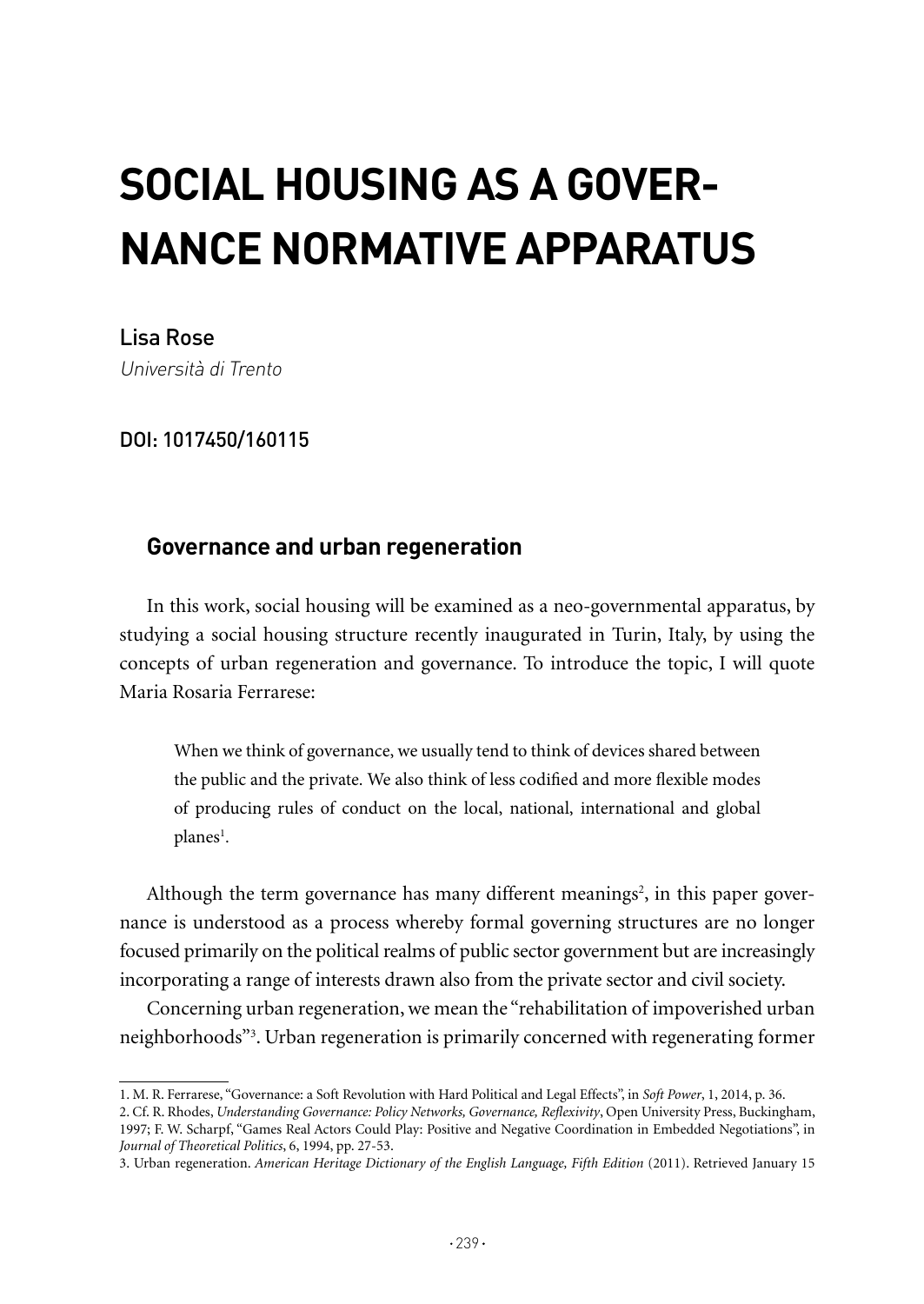industrial areas, inner ring suburbs facing periods of decline due to compounding and intersecting pressures. Factors underlying the adoption of urban regeneration policies include deindustrialisation, demographic changes, underinvestment, infrastructural obsolescence, structural or cyclical employment issues, ethnic or social tensions, physical deterioration and physical changes in urban areas. Typically, urban regeneration actions involve economic, social and environmental improvement measures in the areas under intervention. In democratic societies, urban regeneration processes adopt governance approaches "that involve multiple stakeholders including residents and other civil communities-of-interest"4 . The European Commission has provided its guidelines for a sustainable urban development, clearly influenced by a governance approach:

Measures concerning physical urban renewal must be combined with measures promoting education, economic development, social inclusion and environmental protection. In addition, the development of strong partnerships between local citizens, civil society, the local economy and the various levels of government is a pre-requisite<sup>5</sup>.

## **Local governance**

Now we have all the elements to enlighten governance features in a local and urban context. Local governance tries to mobilize the different institutional and managerial abilities that territory has, with a view to the territory development. In this context, cooperation processes among all local actors, from enterprises to public entities, assume a particular relevance:

The new emphasis on cooperation involves constructing new policy relationships for a strategy development and integrating new actors in the planning exercise in a multi-governance environment, i.e. not only public bodies, but also coalitions of

 $\cdot$ 240 $\cdot$ 

<sup>2016</sup> from http://www.thefreedictionary.com/Urban+regeneration.

<sup>4.</sup> D. Czischke, C. Moloney, C. Turcu, "Setting the Scene: Raising the Game in Environmentally Sustainable Urban Regeneration", in *Sustainable Regeneration in Urban Areas*, URBACT II capitalisation, April 2015, p. 7. Retrieved January 15 2016 from http://urbact.eu/sites/default/files/04\_sustreg-web.pdf. 5*.* Ibid., p. 9.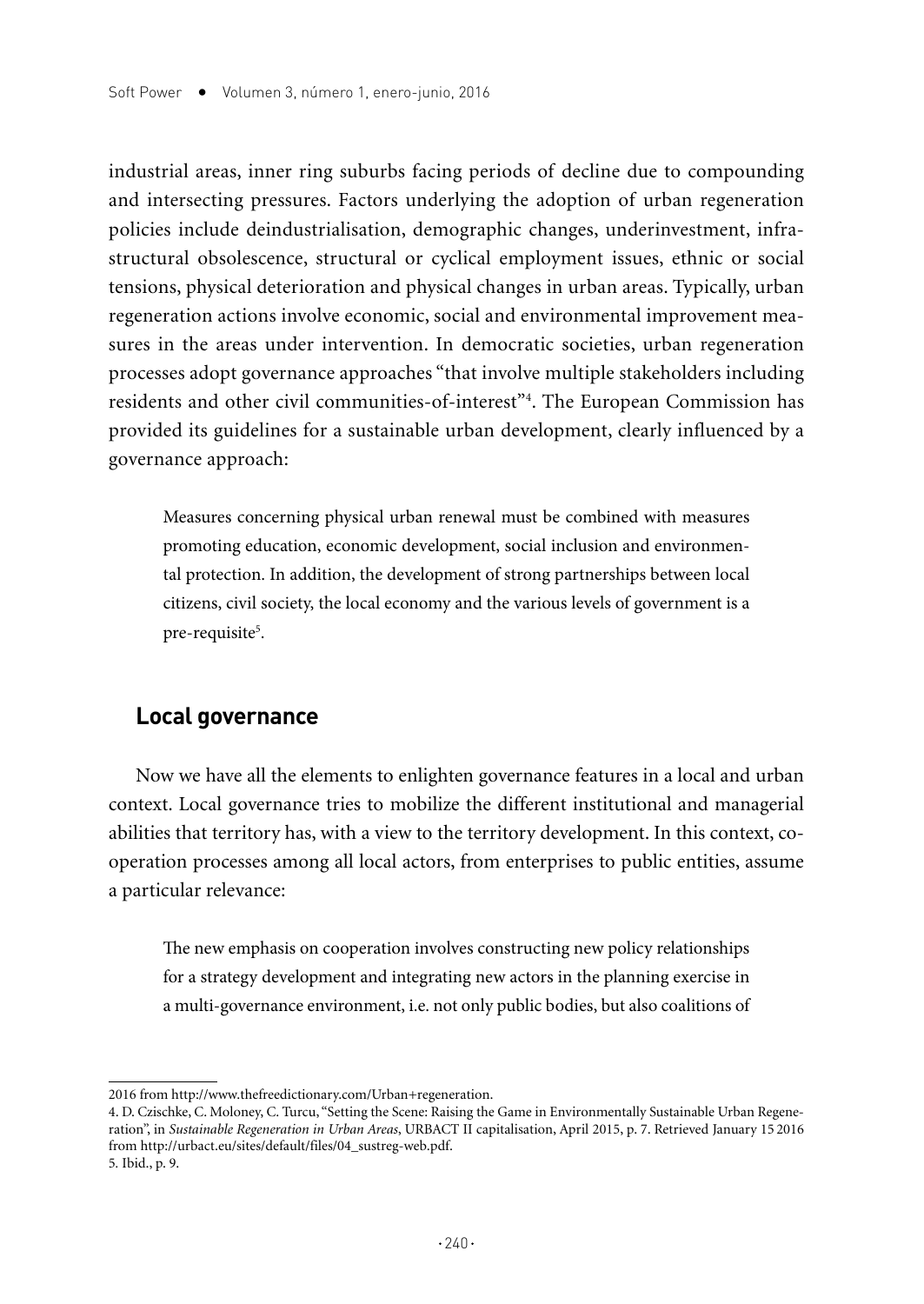interests, including private investors, business associations, property developers and the community of voluntary and non-governmental organizations<sup>6</sup>.

In many areas, the increasing focus on large projects and the development of particular districts have given the business sector a driving role in planning7 . Civil society and corporate sectors are invited to participate in collective decision processes and are encouraged to translate their involvement into specific initiatives<sup>8</sup>, often producing urban regeneration as a result. As Paulo Neto and Maria Manuel Serrano state: "the governance model stimulates local based creative processes and incorporates locally its outputs. The outcome is a set of innovative and proactive policies with a strong demonstrative effect on urban regeneration"9 . But there is another consequence: "the conception and implementation of public policies, based on participative models, seems to promote the involvement of citizens and consequently their accountability"10: at work here is, in other words, the dialectic of subjectivation and subjection inside the devices structuring the subjectivity, the immanentization of the norm.

Through governance, in short, a new mode of a flexible and decentralized constitution of the norm is asserted. This also means that "numerous actors construct governance differently as they operate against the background of diverse traditions"<sup>11</sup>, as we will see in the Porta Palazzo case.

### **Social housing in Turin**

We will now see how the situation is in Turin, a city in Northern Italy, capital of the Piedmont region. The Turin metropolitan area is estimated by the Organization for Economic Co-operation and Development to have a population of  $2.2 \text{ million}^{12}$ . The city used to be a major European political centre, being Italy's first capital city in 1861. Even though much of its political significance and importance was lost by World War II,

<sup>6.</sup> OECD, "Competitive Cities: A New Entrepreneurial Paradigm in Spatial Development", in *OECD Territorial Reviews*, OECD Publications, Paris, 2007, p. 4.

<sup>7</sup>*.* Ibid., p. 108.

<sup>8.</sup> OECD, *Local Partnerships for Better Governance*, OECD Publications, Paris, 2001.

<sup>9.</sup> P. Neto, M. M. Serrano, Cefage-UE working paper July 2011, p. 24. Retrieved January 18 2016 from http://www.cefage. uevora.pt/en/content/download/2590/35387/version/1/file/2011\_07.pdf.

<sup>10</sup>*.* Ibid.

<sup>11.</sup> M. Bevir, *Democratic Governance*, Princeton University Press, Princeton, 2010, p. 86.

<sup>12.</sup> OECD, "Competitive Cities in the Global Economy", in *OECD Territorial Reviews*. Retrieved on January 18 2016 from https://www.uni-trier.de/fileadmin/fb4/prof/VWL/KUU/SS2008/PbSf/competitive cities in the global economy.pdf.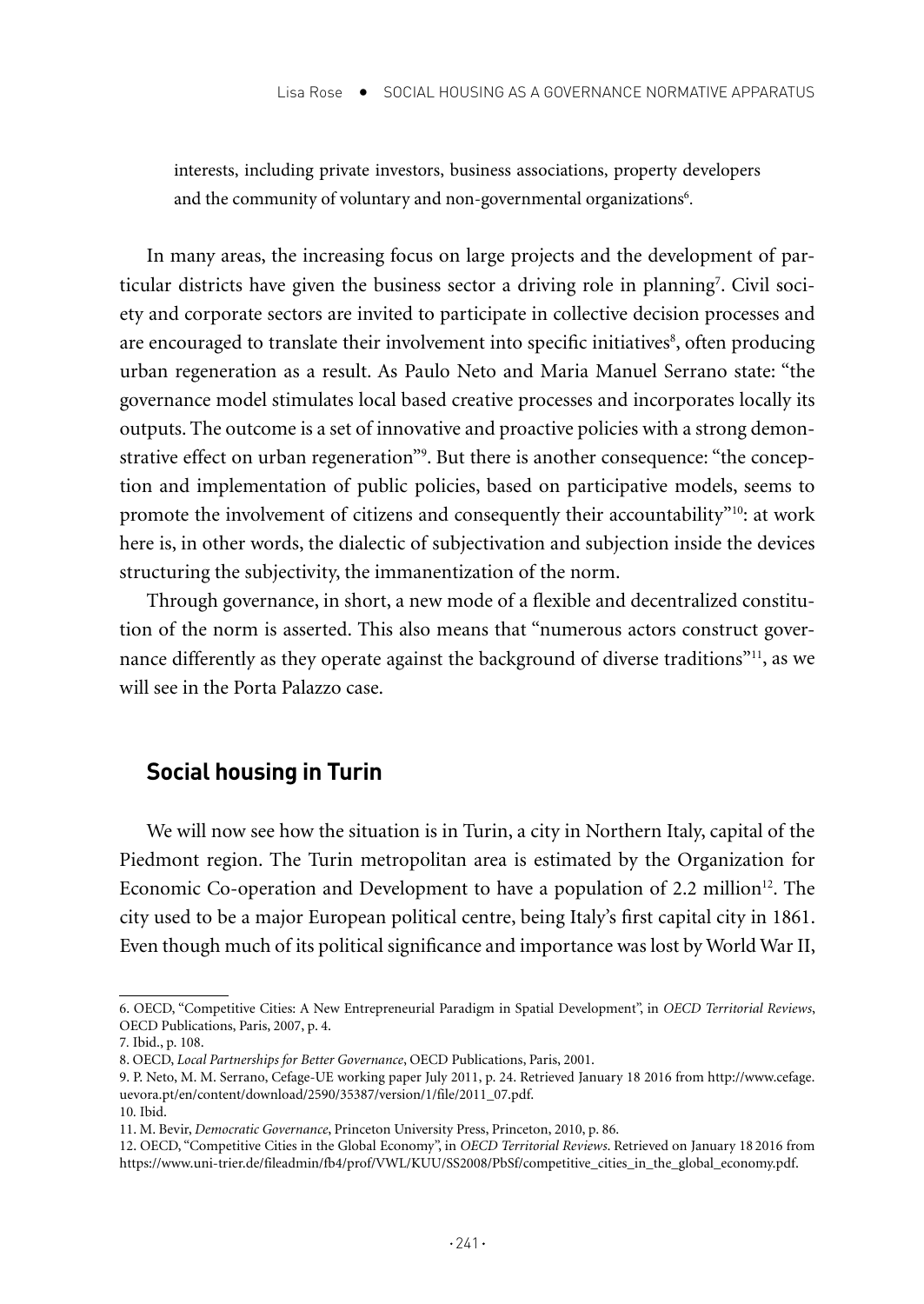it became a major European crossroad for industry, commerce and trade, being home to Fiat, Italian leader in automotive industry, and to San Paolo, Italy's biggest bank group, after its fusion with Banca Intesa. It is historically a migration destination, for people from southern Italy due to the existence of Fiat, and more recently for non-EU migrants.

In view of public services dismantling at the national level, the direct result is a new local management of them, in Turin also. The Turin local government could not face all costs without the private sector's help. So, the municipality sells big investors the goods of the city: state property building areas, disused public buildings, obsolete factories, and, in return, the private sector undertakes to provide some services to the citizens, with an eye to the requirements of the market. The following example shows how it works: the municipality leases an unused building to the Compagnia San Paolo (the Foundation related to the San Paolo bank), after a restructuring slap, spaces on the lower floors are used for commercial activities while apartments on higher floors make up a social housing project. In a city where the number of emergency evictions is skyhigh, where the supply of council flats or public housing is very low, the private entity is substituted in offering a service, reducing the criteria of selection for economically disadvantaged people looking for regular negotiated rents. In this way, the exclusion of those who are not even eligible to participate in tenders it is emphasized, while those who are chosen to stay temporarily in a social housing unit will be disciplined, trained to act in accordance with the social housing rules and their behaviour will be shaped in accord with rules of conduct and productivity.

The name of the social residence, which opened in 2013 in Porta Palazzo, historically a working-class area and an immigration destination district in Turin, is *LuoghiComuni*. It was realized by renovating an old and unused building, owned by the city of Turin, which was falling into disrepair. The costs were covered by the Foundation related to San Paolo bank.

For the realization of the project, the Housing Program of "Compagnia di San Paolo", through the instrumental entity "Ufficio Pio", acquired on free loan a building located in Piazza della Repubblica 14, Porta Palazzo quartier, whose restructuring was completed in July 2013. As the Compagnia San Paolo outlines, the choice was not left to chance:

The decision to create the Temporary Social Residences in the areas of Porta Palazzo is in no way accidental. They are central districts, well-connected to the rest of the city, but at the same time they are marked by the presence of buildings in a state of decay and by the need to preserve and strengthen social cohesion, also as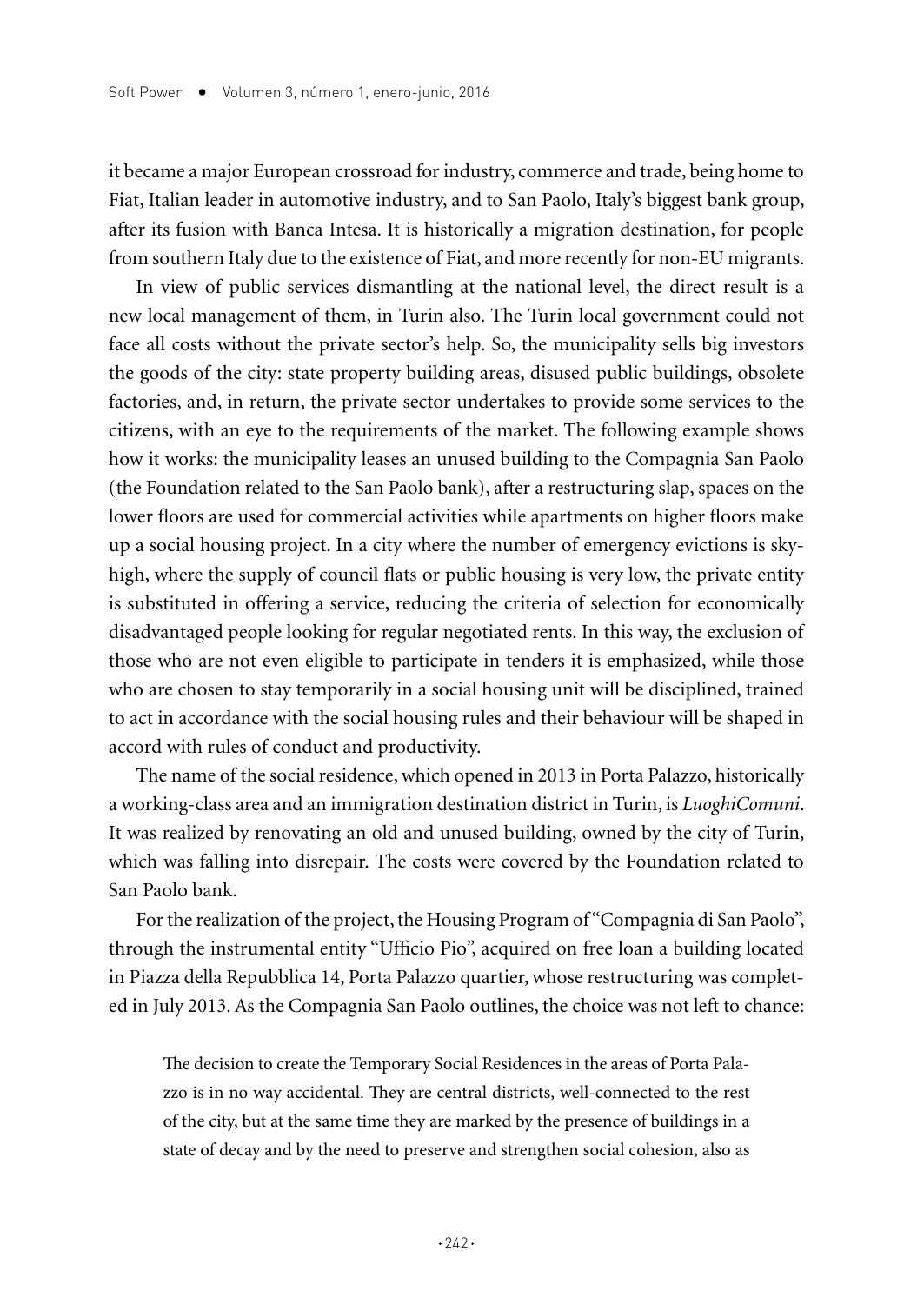a result of the flows of migrants that affected them in recent decades. The aim of this intervention by Compagnia di San Paolo and Ufficio Pio is to continue their involvement in activities sponsored by the city government and the private social sector actively supporting the development of these areas<sup>13</sup>.

The element that guides the definition of the target is, in Compagnia di San Paolo's words<sup>14</sup>, the principle of the social mix. As the Compagnia di San Paolo makes clear, the latter achieves many goals:<sup>15</sup>

1. Stigma prevention, which usually affects disadvantaged groups of people concentrated in one area or structure;

2. lower rents for those who are at risk of becoming homeless, due to higher fees paid by those who are not in a vulnerable situation and use the structure during short stays in the city or rent spaces on the lower floors with business purposes (catering, retail);

3. a relational context that allows to develop interactions with people from different social and professional groups.

Social mix is also related to the will to promote local development, both on a neighbourhood and on a city level. An offer that meets the specific housing needs of qualified and travelling workers, trainees and city users tends indeed to increase the attractiveness of a city, making it more competitive.

The new social residence is in line with social housing plans that have taken hold throughout Europe. In fact, one of the goals in the construction of places like those is to change the concept of home: from the family den separate from public domain rules, functional to the reproduction of the workforce (according to the model of the industrial city, such as Turin has been due to Fiat factories), to a productive place with a whole set of rules based on the dichotomy inclusion/exclusion. A space you live in, that is organized to provide many services to individuals, families and the community, superseding all traditional social relationships, both neighbourhood and family ones.

<sup>13.</sup> Programma Housing della Compagnia di San Paolo, *Social Housing e riqualificazione. La residenza temporanea di Porta Palazzo a Torino*, p. 10. Retrieved January 19 2016 from: http://www.programmahousing.org/ita/content/download/979/5132/file/Social+Housing+e+Riqualificazione+-+La+Residenza+Temporanea+di+Porta+Palazzo+2014.pdf. (My translation)

<sup>14.</sup> Ibid., p. 11.

<sup>15.</sup> Ibid*.*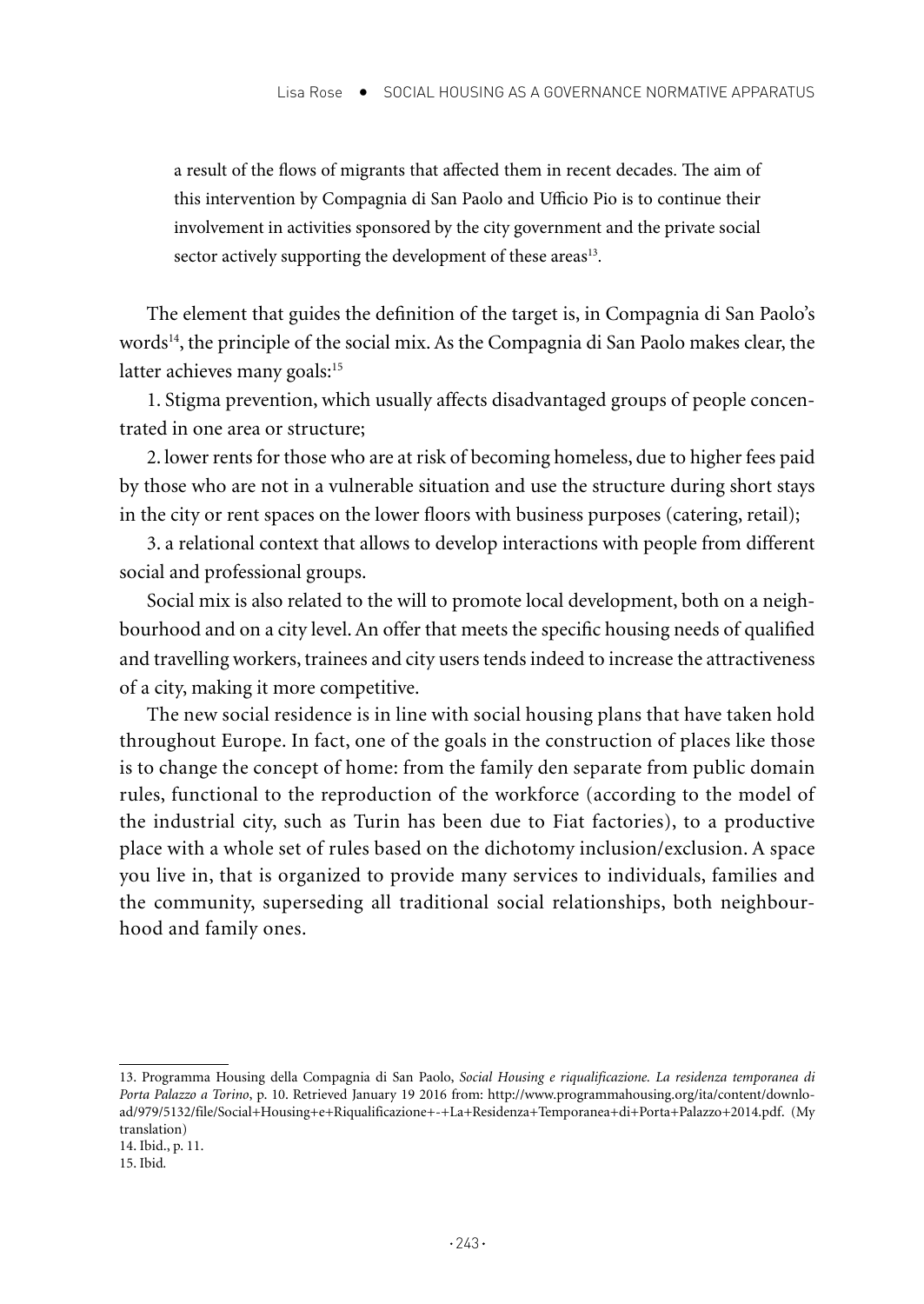#### **Social housing as a normative apparatus**

*LuoghiComuni* is intended for all social players who are considered to belong to a grey zone at risk of poverty. It is for people who might fall into a state of greater misery, or, with some small incentive, survive on the sidelines of market processes and not outside them. Social housing, among other things, can defuse the danger that these people might embody in case of an explosion of social anger. In fact, looking at the application form criteria to live in this social housing, we find that *LuoghiComuni* is intended to give its apartments to immigrants with profit capability (albeit low), single parents, young couples of artists, former prisoners who want to re-enter the productive and social fabric, singles with flexible contracts.

The chance to live in a rent-controlled apartment is accompanied by the imposition of a set of rules of coexistence that transform domestic space into a business place, and neighbourly relations into economic relations.

Some rules affirm simply that you may not freely dispose of the housing, some others are business oriented. From *LuoghiComuni* regulations:16

4. Access to the structure for short visits: Guests access to apartments is allowed, but the manager must be told about their presence. The manager reserves the right to verify the possibility of overnight stays in relation to the type of the apartment and to the maximum number of people allowed in each apartment.

5. Common spaces: The use of common spaces inside the house (kitchen, living area, children and young people area) is permitted from 9.00 to 22.00, in respect of activities planned from the manager. The use of common spaces for self-organized socializing is permitted, subject to a prior approval by the manager, in order to harmonize these initiatives within the range of cultural and leisure activities given. […]

7. Prohibition of Smoking Act: Inside the building smoking is not allowed; the residence has smoke detectors. Violators shall be punished under the current legislation. […]

12. Access to the apartments by the manager. The manager reserves the right to access apartments for reasons of maintenance, cleaning and security of the residence itself.

Under the heading "defining elements"<sup>17</sup>, it is stated that the active involvement of all the inhabitants is required:

<sup>16.</sup> Retrieved January 20 2016 from http://www.luoghicomuni.org/sansalvario/pages/regolamento. (My translation).

<sup>17.</sup> Retrieved January 20 2016 from http://www.luoghicomuni.org/portapalazzo/che-cos%C3%A8-la-residenza-temporanea. (My translation)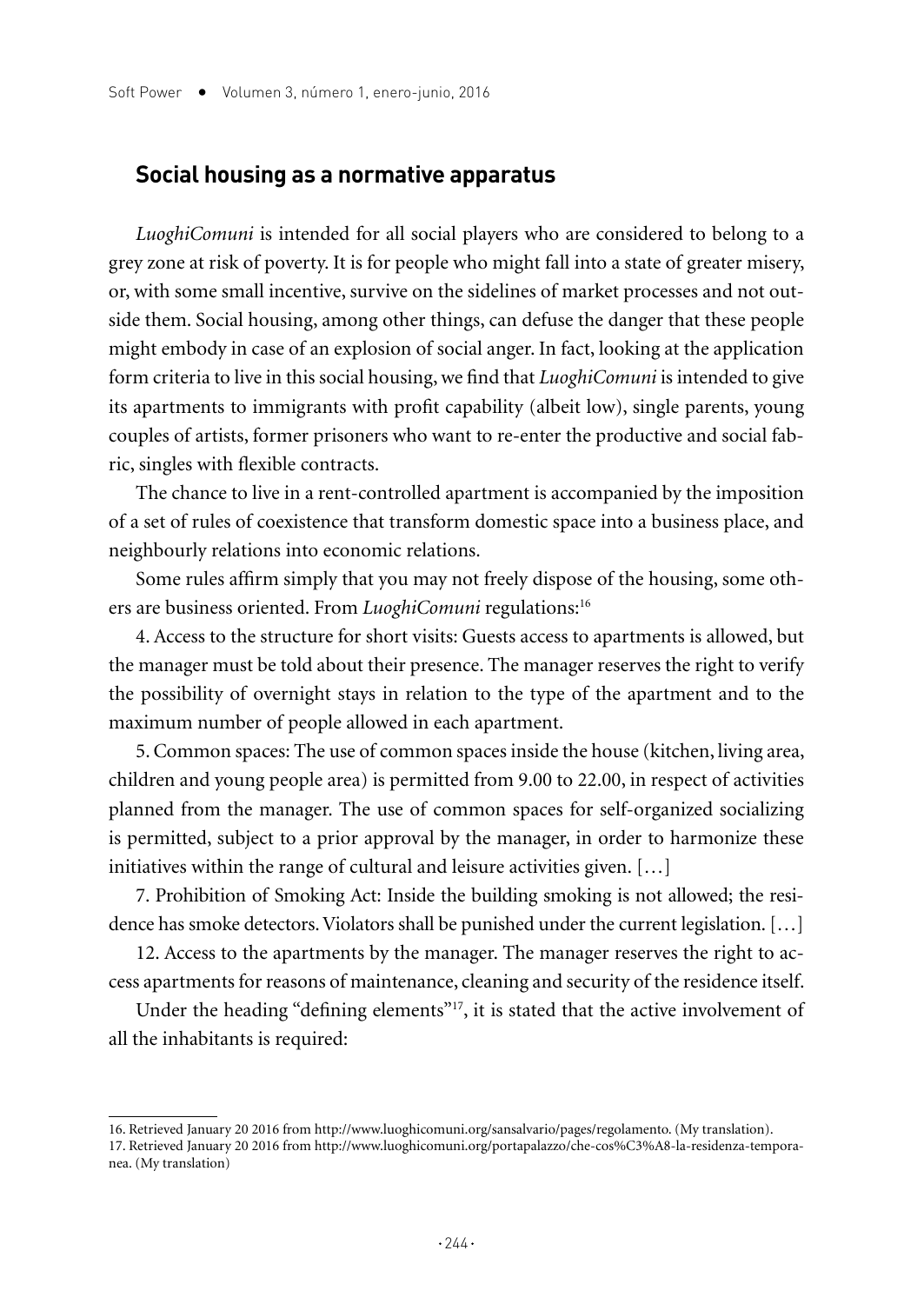Temporary residence wants to be a home for those who stay, even for short periods, promoting mutual understanding and exchange, involving the people in the care of the common areas and in planning activities, supporting those in need in the activation and in the development of its resources to achieve full autonomy housing<sup>18</sup>.

The building plan reveals *LuoghiComuni*'s goals: on the upper floors there are long stays apartments for singles and families, on the ground floor commercial activities and common spaces in which inhabitants can meet, show their team spirit, regulate their social contact and organize and discipline their workforce according to San Paolo demands. All the residents of this social housing must spend part of his time realizing the Foundation's projects, i.e. collaborate on small events in Porta Palazzo, promote activities sponsored by San Paolo bank and distribute leaflets on bank loans for young people or social microcredit. These activities can have a two-fold effect: fostering entrepreneurial mindsets in the intimate space of the home and turning a building into a force of contamination of the surrounding area, making it a San Paolo outpost, contributing to the gradual disappearance of traditional forms of neighbourhood social relations, replacing them with activities that are part of projects imposed from above, worked out beforehand, capable of generating profit. In this way, a dinner with neighbours in Via Priocca (one of the streets *LuoghiComuni* overlooks) becomes a food and beverage event sponsored by a food industry company, a screening of a film in Piazza della Repubblica (the most important square in Porta Palazzo, where a big market takes place) turns into sharing a promotional video about a project of urban renovation, an artisan market becomes an opportunity to chase peddlers away from the square.

Porta Palazzo is an area where historically indigent people from different backgrounds coexist, meeting place for legal and illegal attempts to make ends meet in the former working-class town. Now that strategic interests are moving from the huge factories of Mirafiori (Fiat headquarters) to hi-tech companies, international events and start-ups, the northern district of the city represent a fertile ground for implementing a social recovery and establishing new production centres. And now, in an area that has been long ignored by big business interests, urban planning, corporate headquarters, elite schools spring up like mushrooms together with San Paolo Foundation investments.

<sup>18.</sup> Ibid. (My translation)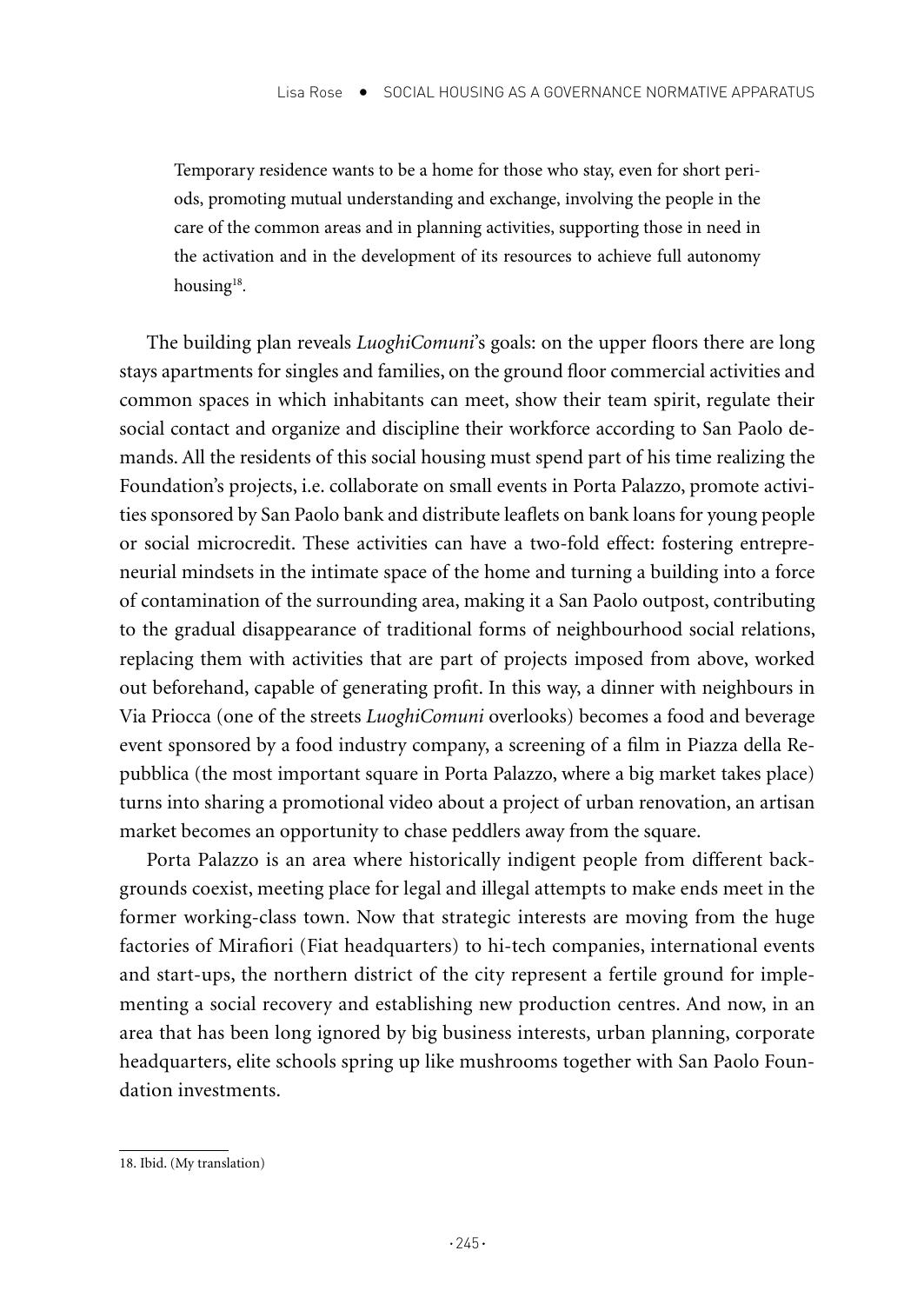*LuoghiComuni* seems, then, to be a device realized in Porta Palazzo to achieve the control of the area in terms of governance, spreading an entrepreneurial mentality, production oriented social relations and civic consciousness. Its rules, and the conducts pursued are not bottom-up as they could seem at first sight. All the activities taking place there are promoting profit motivated relations and a lifestyle suitable for attracting capital. Of course, this process cannot be immediate and needs to undo the ways in which people used to live in the neighbourhood and to improve, through pioneering places like *LuoghiComuni*, new opportunities to meet and new ways to interact, related to profit. The protection of capital invested implies the promotion of areas involved, as a first way to create value, not only real estate value. This is one of the governance features: the cooperation between public and private, that is, between banks and associations, institutions and agencies whose aim is the redevelopment and enhancement of the Turin northern district. All these urban regeneration agents and policies are intended to lay the foundation to boost productivity within a legal framework and avoid any type of illegal and ungovernable activities that are part of the traditional survival attempts in that part of the city.

A social housing project, then, attracts people in need, organizes the promotion of commercial activities, disciplines the workforce at no cost, but also imposes a precise social conduct. The latter is expressed not only by respecting the rules of the house, but also, by being able to develop a range of personal skills expendable after the short rental period, i.e. starting a business in the district by taking advantage of San Paolo microcredit, as advertised in *LuoghiComuni* spaces.

This is the promise of urban life that San Paolo offers through places like *LuoghiComuni*: *LuoghiComuni* is then a sort of hotel for professionals, moneyed workers and tourists, a service provider, and, on the other hand, gives some vulnerable social groups, in exchange for exploitation levels increasingly insidious and massive, a set of skills and small tools to live on the poverty line or slightly above it, in order not to sink into unproductiveness.

#### **The metamorphosis of normativity**

I shortly examined how a governance approach to urban regeneration is far away from a large-scale renovation through the reconstruction of housing and public works, as it was in the decades between the 1960s and 1980s, trying to focus on social housing as a normative apparatus.